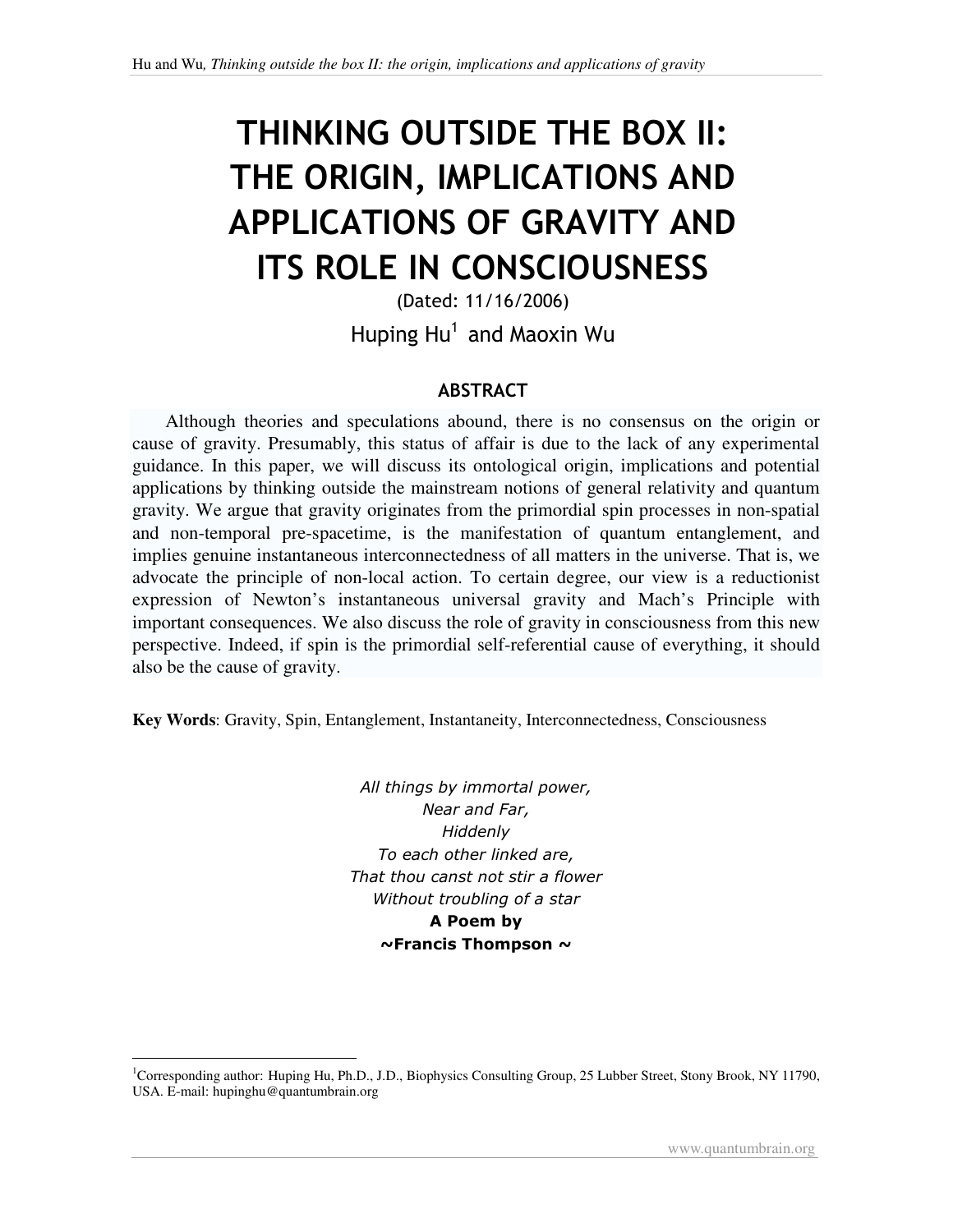# **1. Introduction**

 This paper is an extension of our earlier papers advocating a holistic and unified theme of reality in which spin is the primordial self-referential process driving quantum mechanics, spacetime dynamics and consciousness (1-5). Briefly, we have proposed a spin-mediated consciousness theory in which spin is the mind-pixel (1), outlined a unified theme of reality based on spin (2), offered our views on the essence and implications of quantum entanglement (3), and conducted experiments which indeed support our propositions (4-5). In particular, our experiments show that (a) biologically/chemically meaningful information can be transmitted through quantum entanglement; (b) both classical and quantum information can be transmitted between locations of arbitrary distances through quantum entanglement; (c) instantaneous signaling is physically real; and (d) brain processes such as perception and other biological processes likely involve quantum information and nuclear and/or electronic spins are likely play important roles in these processes.

 While our primary focus at the present is till experimental studies, we would like to offer our view on the origin, implications and potential applications of gravity. The connection between quantum entanglement and Newton's instantaneous universal gravity and Mach's Principle is natural. To certain degree, our view is a reductionist expression of this connection with important consequences. Readers are again advised that our propositions are outside mainstream physics and other authors may hold similar views on some of the points we shall make. Some readers are further advised to treat this paper as an Ed-Op piece so as to avoid being offended. However, we are deadly serious about our propositions and put our money where our mouth is.

 Microscopically gravity is assumed to be fable and negligible and macroscopically it is ubiquitous and pervasive. It seems to penetrate everything and cannot be shielded. However, there is no consensus as to its cause despite of the efforts of many people. Presumably, this status of affair is due to the lack of any experimental guidance. There are many general and technical papers written on the subject. So cutting to the chase, we shall immediately outline our propositions and then discuss each in some detail with reference to existing literatures whenever possible. Our propositions are as follows:

- 1) Gravity originates from the primordial spin processes in non-spatial and non-temporal pre-spacetime and is the macroscopic manifestation of quantum entanglement.
- 2) Thus, gravity is nonlocal and instantaneous, as Newton reluctantly assumed and Mach suggested. It implies that all matters in the universe are instantaneously interconnected and many anomalous effects in astronomy such as red shift, dark energy, dark mass and Pioneer effect may be resolved from this perspective.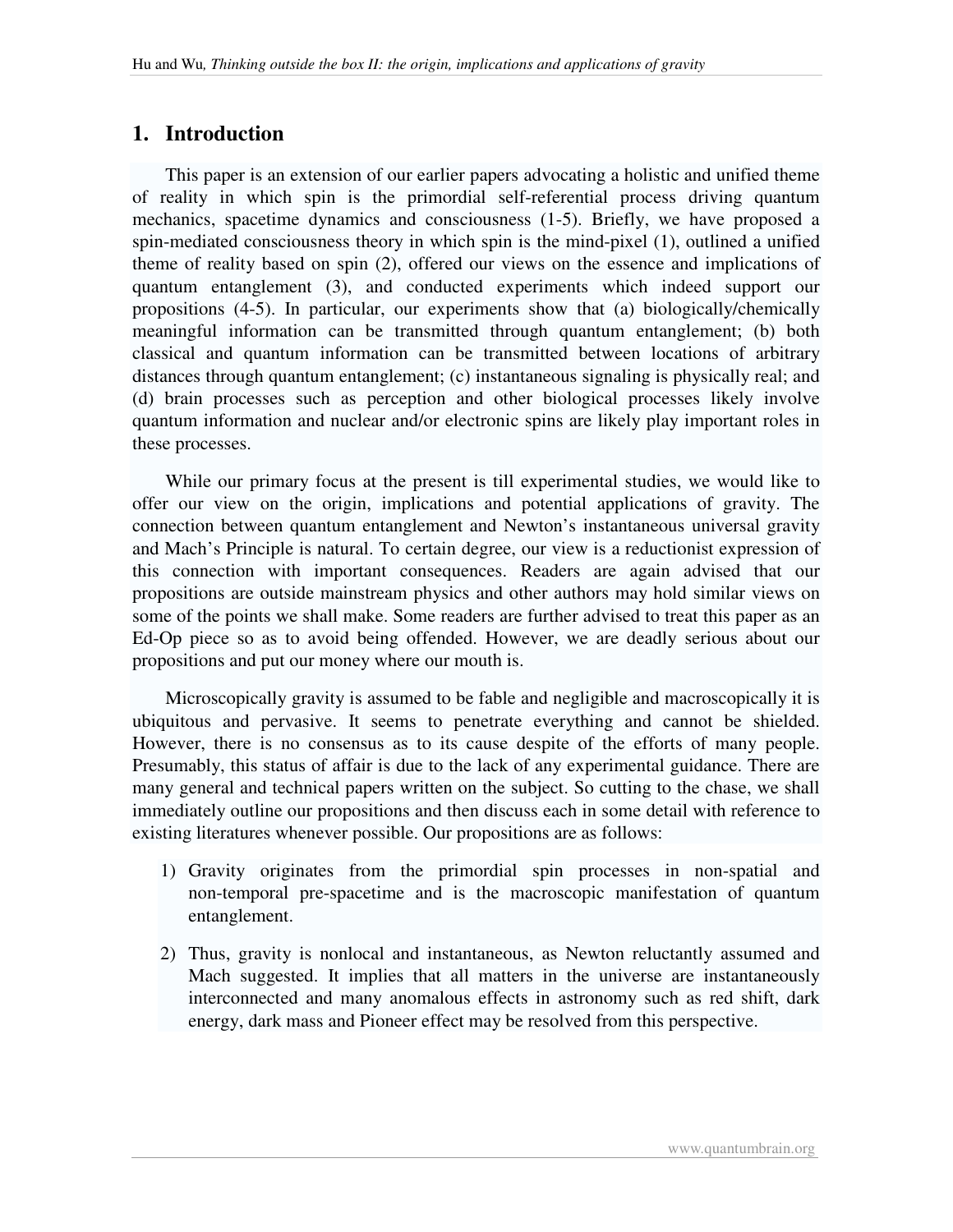3) Potentially, gravity can be harnessed, tamed and developed into revolutionary technologies to serve the mankind in many areas such as instantaneous communication, spacetime engineering and space travel.

## **2. The Origin and Nature of Gravity**

 The idea of instantaneous gravity is nothing new. Newton's law of universal gravitation implies instantaneous "action at a distance" which he felt deeply uncomfortable with, but Newton was not able to find a cause of gravity (6). Later Mach suggested that "[t]he investigator must feel the need of... knowledge of the immediate connections, say, of the masses of the universe…[t]here will hover before him as an ideal insight into the principles of the whole matter, from which accelerated and inertial motions will result in the same way" (7). Ontologically, Mach's above suggestion is a form of holism and implies that gravity is relational and instantaneous.

 It was Einstein who fulfilled Mach's "relational" suggestion of gravity by inventing general relativity (8). He also coined the phrase Mach's principle. However, such fulfillment is at the sacrifice of Mach's "immediate connections" by assuming that the speed of gravity is the speed of light. Einstein's general relativity is now the mainstream theory of gravity, but it is in conflict with quantum mechanics – the most successful theory of the  $20<sup>th</sup>$  century which Einstein himself helped to build. Einstein called quantum entanglement "spooky action at a distance" in the famous EPR debate (9). However, it seems that Einstein's camp is on the losing side of the debate today as many recent experiments have shown that quantum entanglement is physically real (e.g., 10-11). We suggest that a theory of gravity, which includes general relativity as an approximation, be built from the properties of quantum entanglement.

 Ontologically, we have argued that quantum entanglement arises from the primordial self-referential spin processes which are envisioned by us as the driving force behind quantum mechanics, spacetime dynamics and consciousness (2). Pictorially, two interacting quantum entities such as two electrons get entangled with each other through the said spin processes in pre-spacetime. Such ontological interpretation is supported by existing literature as discussed previously (2). Here we focus our discussion on spin as the primordial process driving space-time dynamics including gravity.

 First, spin is deeply connected to the microscopic structure of spacetime as reflected by the Dirac equation for Dirac spinor field representing the fermions (12). Indeed, Penrose (13-14) had considered early on that spin might be more fundamental than spacetime and invented spinor and twistor algebras for a combinatorial description of spacetime geometry. Bohm and Hiley (15) generalized the twistor idea to Clifford algebra as a possible basis for describing Bohm's "implicit order." Recently various spin foams have been formulated as extensions to Penrose's spin networks for the purpose of constructing a consistent theory of quantum gravity (16). Many others have also study the nature of spin from both classical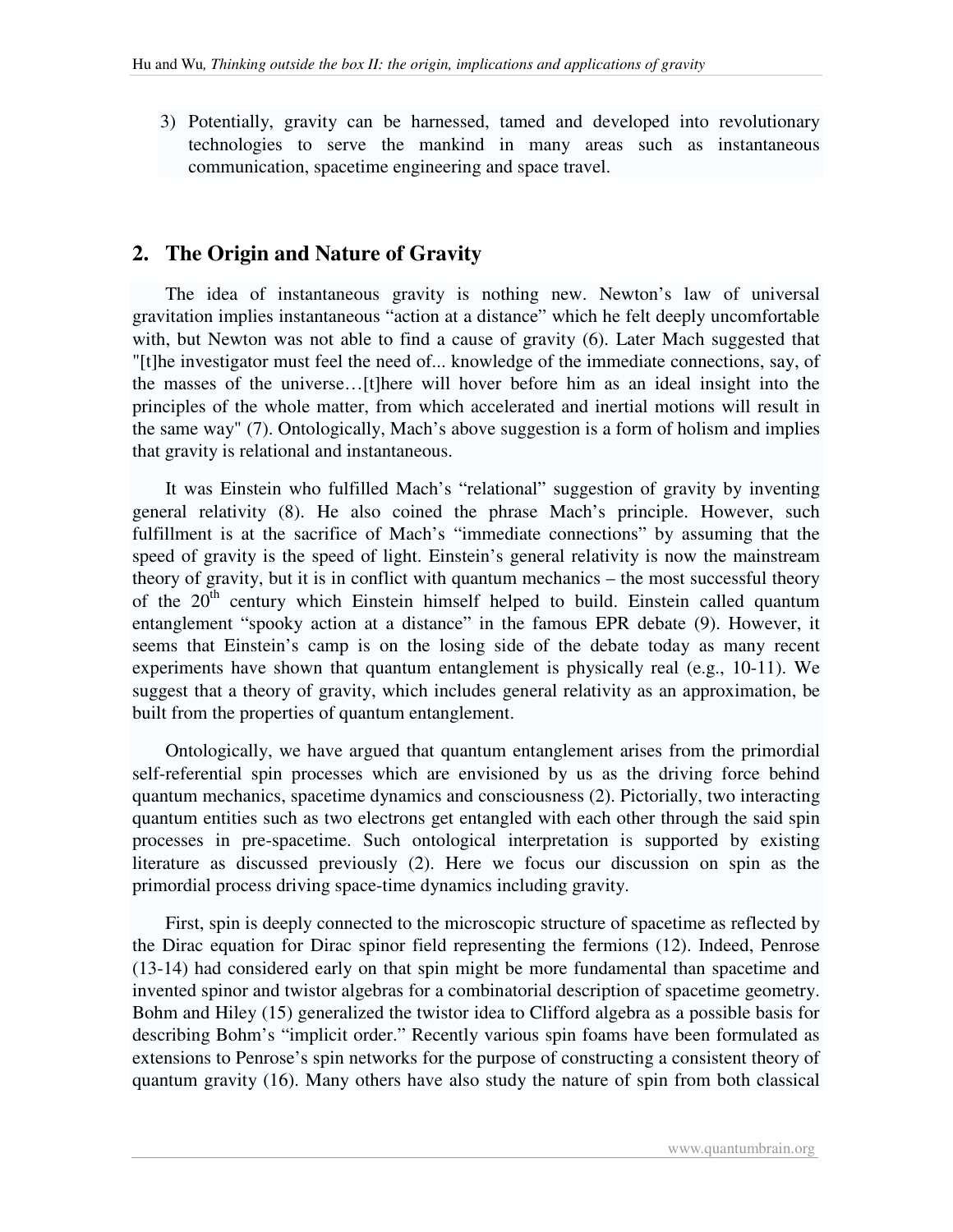and quantum- mechanical perspectives. For example, Newman showed that spin might have a classical geometric origin. By treating the real Maxwell Field and real linearized Einstein equations as being embedded in complex Minkowski space, he was able to interpret spin-angular momentum as arising from a charge and "mass monopole" source moving along a complex world line (17).

 Second, Sidharth (18-19) has discussed the nature of spin within the context of quantized fractal spacetime and showed that spin is symptomatic of the non-commutative geometry of space-time at the Compton scale of a fermion and the three dimensionality of the space result from the spinorial behavior of fermions. He showed that mathematically an imaginary shift of the spacetime coordinate in the Compton scale of a fermion introduces spin  $\frac{1}{2}$  into general relativity and curvature to the fermion theory (18). The reason why an imaginary shift is associated with spin is to be found in the quantum mechanical zitterbewegung within the Compton scale and the consequent quantized fractal space-time (18). Further, according to Sidharth (19), a fermion is like a Kerr-Newman black hole within the Compton scale of which causality and locality fails.

 Third, Burinskii has recently shown that in spite of the weakness of the local gravitational field, the gravity for a spin  $\frac{1}{2}$  fermion as derived using the classical Kerr-Newman Kerr solution (Kerr's Gravity) has very strong stringy, topological and non-local action on the Compton distances of the fermion, polarizing the space-time and electromagnetic field and controlling the basic quantum properties of the fermions (20). Thus, Kerr's Gravity may suggest possibly deep connections between the mass-energy relationship of matter and the quantum properties of particles (20).

 Fourth, Makhlin has recently shown that the axial field component in the spin connections of the Dirac spinor field provides an effective mechanism of auto-localization of the Dirac spinor field into compact objects, presumably representing the fermions, and condition that the compact objects are stable leads to the Einstein's field equations (21). He suggested that the physical origin of the macroscopic forces of gravity between any two bodies is a trend of the global Dirac spinor field to concentrate around the microscopic domains where this field happens to be extremely localized (21). He further suggested that the long distance effect of the axial field is indistinguishable from the Newton's gravity which according to him reveals the microscopic nature of gravity and the origin of the gravitational mass (21).

 Further, Penrose-Hameroff's self-organized objective reduction model of spacetime geometry (22) also implies that the spacetime dynamics is driving by certain self-referential process. In addition, Cahill's work on a self-referentially limited neural-network model of reality (23) supports the view of a primordial self-referential network underlying reality.

 We emphasize that pre-spacetime in this article means a non-spatial and non-temporal domain but it is not associated with an extra-dimension in the usual sense since there is no distance or time in such domain (2-3). So pre-spacetime is a holistic domain located outside spacetime but connected through quantum entanglement to everywhere in spacetime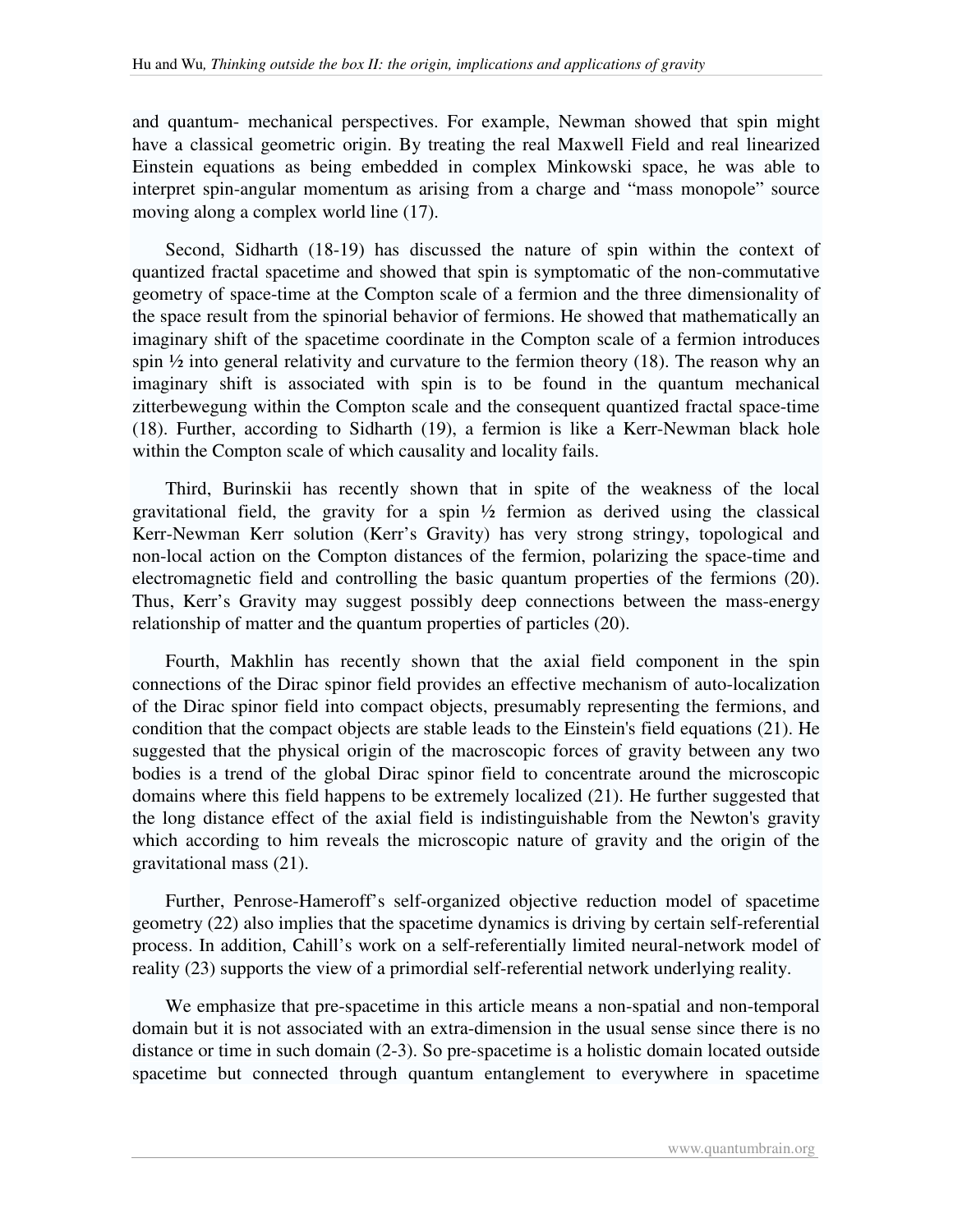enabling Newton's instantaneous universal gravity and Mach's "immediate connections." It has similarity to Bohm's concept of implicate order (24) and other non-local hidden variable theories (25-26). The said pre-spacetime is a "world" beyond Einstein's relativistic world through which quantum entanglement can be used to produce instantaneous signaling as we have demonstrated experimentally (4-5).

 In short, existing literatures cited above support the proposition that spin is the primordial process driving space-time dynamics. Since we have argued previously that quantum entanglement also originates from the primordial spin process, it is natural to link gravity to the property of quantum entanglement. Indeed, doing so will not only provide a cause to Newton's instantaneous universal gravity but also realize Mach's "immediate connections' discussed above. Therefore, we propose that gravity originates from the primordial spin processes in non-spatial and non-temporal pre-spacetime and is the macroscopic manifestation of quantum entanglement.

# **3. Implications of Gravity from This New Perspective**

 At the present we are contemplating a mathematical framework from which the primordial self-referential spin process produces everything including gravity. There are several exiting approaches which provide some hints as to the said mathematical forms. These approaches are all based non-local hidden variables, that is, the principle of non-local action. They include Bohmian mechanics (15, 24), Adler's trace dynamics (25), Smolin's stochastic approach (26) and Cahill's process physics (23).

 In additions, other existing alternative approaches on gravity may also provide some hints. For sample, Sakharov's induced gravity is a well known alternative theory of quantum gravity in which gravity emerges as a property of matter fields (27). In comparison, we advocate herein that gravity is a property of quantum entanglement.

The implication of this new perspective on gravity is far-reaching. It implies that gravity is non-local and instantaneous, as Newton reluctantly assumed and Mach suggested, all matters in the universe are instantaneously interconnected and, therefore, many anomalous effects in astronomy such as dark energy, dark mass and Pioneer effects may be resolved from this perspective and within a framework of non-local cosmology.

# **4. Potential Applications of Gravity from This New Perspective**

We are convinced that gravity, as the macroscopic manifestation of quantum entanglement, can be harnessed, tamed and developed into revolutionary technologies to serve the mankind in many areas.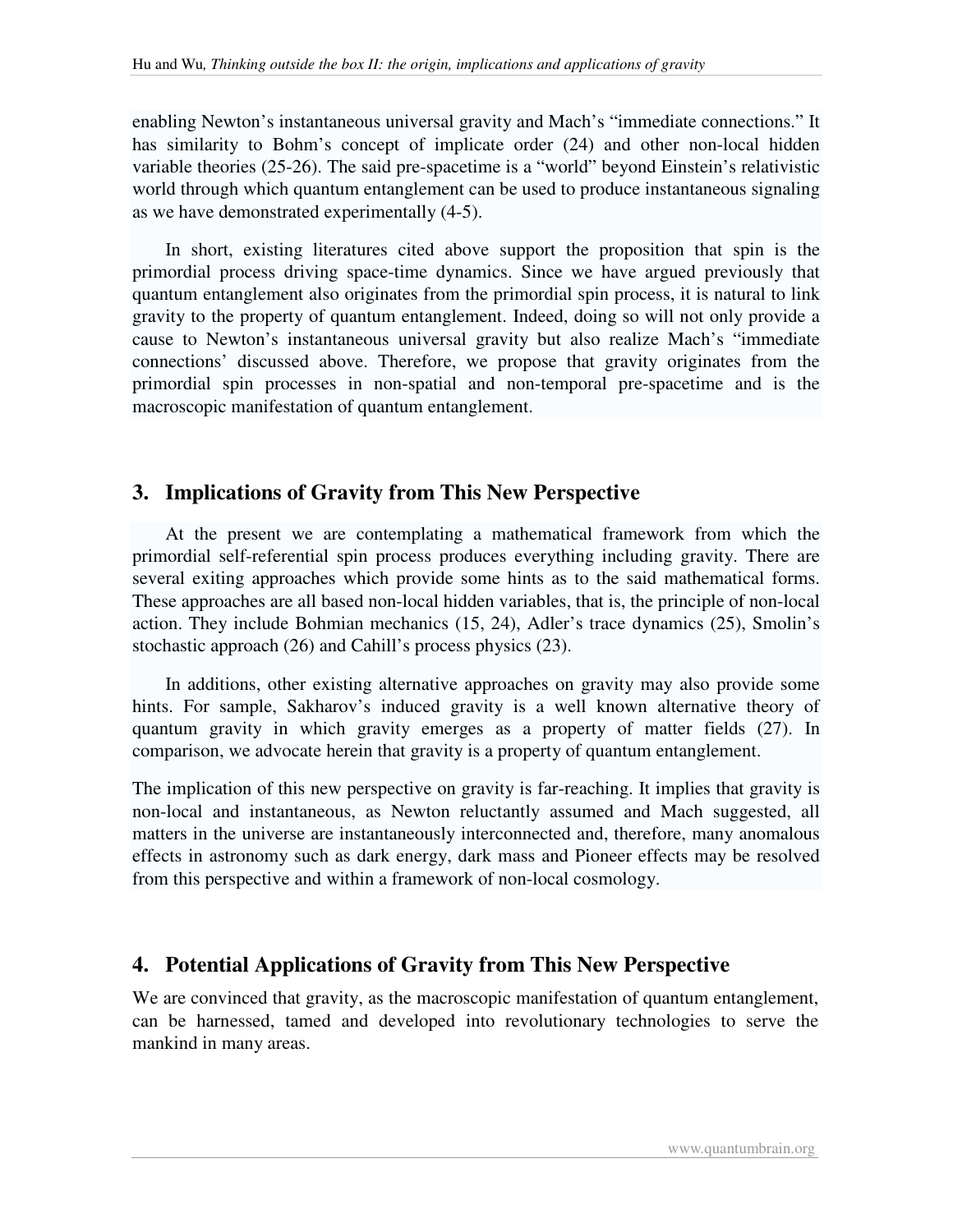For example, once harnessed, non-local gravity may be used to communicate between locations of arbitrary distances instantaneously. Such technology would dramatically decrease the communication delay to spacecraft in outer space. For a second example, once tamed, powerful non-local gravity may be used to engineer the structures of spacetime and propel a new kind of spacecraft for advanced space travel.

Is this for real? You bet. We put our money where our mouth is and predict that the wonders of non-local gravity technologies will soon be widely utilize to serve the mankind and a new paradigm of science will be born in the near future.

#### **5. The Role of Gravity in Consciousness**

 As manefestation of quantum entanglement, the role of gravity in consciousness is to achieve binding. In our spin-mediated consciousness theory, such role played by gravity is not hard to see, since spin is the seat of consciousness and the linchpin between mind and the brain, that is, spin is the mind-pixel (1). According to our theory, the nuclear spins and possibly electron spins inside neural membranes and proteins form various entangled quantum states through action potential modulated nuclear spin interactions and paramagnetic O2/NO driven activations and, in turn, the collective dynamics of the said entangled quantum states produces consciousness and influences the classical neural activities through spin chemistry (1).

 As with other quantum mind theories, decoherence is a major concern as pointed out by Tegmark (28) but may not be insurmountable (29). We are convinced that the solution lies with quantum entanglement. Indeed, our dualistic approach adopted earlier allows mind to utilize quantum entanglement to achieve the unity of mind in pre-spacetime (1). The essential question is then how does mind process and harness the information from the mind-pixels which form various entangled states so that it can have conscious experience. We have argued that contextual, irreversible and non-computable means within pre-spacetime are utilized by mind to do this.

#### **6. Conclusion**

 In this paper we have discussed the ontological origin, implications and potential applications of gravity by thinking outside mainstream notions of general relativity and quantum gravity. We have proposed that gravity originates from the primordial self-referential spin processes in non-spatial and non-temporal pre-spacetime, is the macroscopic manifestation of quantum entanglement, implies instantaneous interconnectedness of all maters in the universe and, once better understood and harnessed, has far-reaching consequences and applications in many areas such as instantaneous communication, spacetime engineering and space travel. We have also discussed the role of gravity in our spin-mediated consciousness theory from this new perspective. Finally, the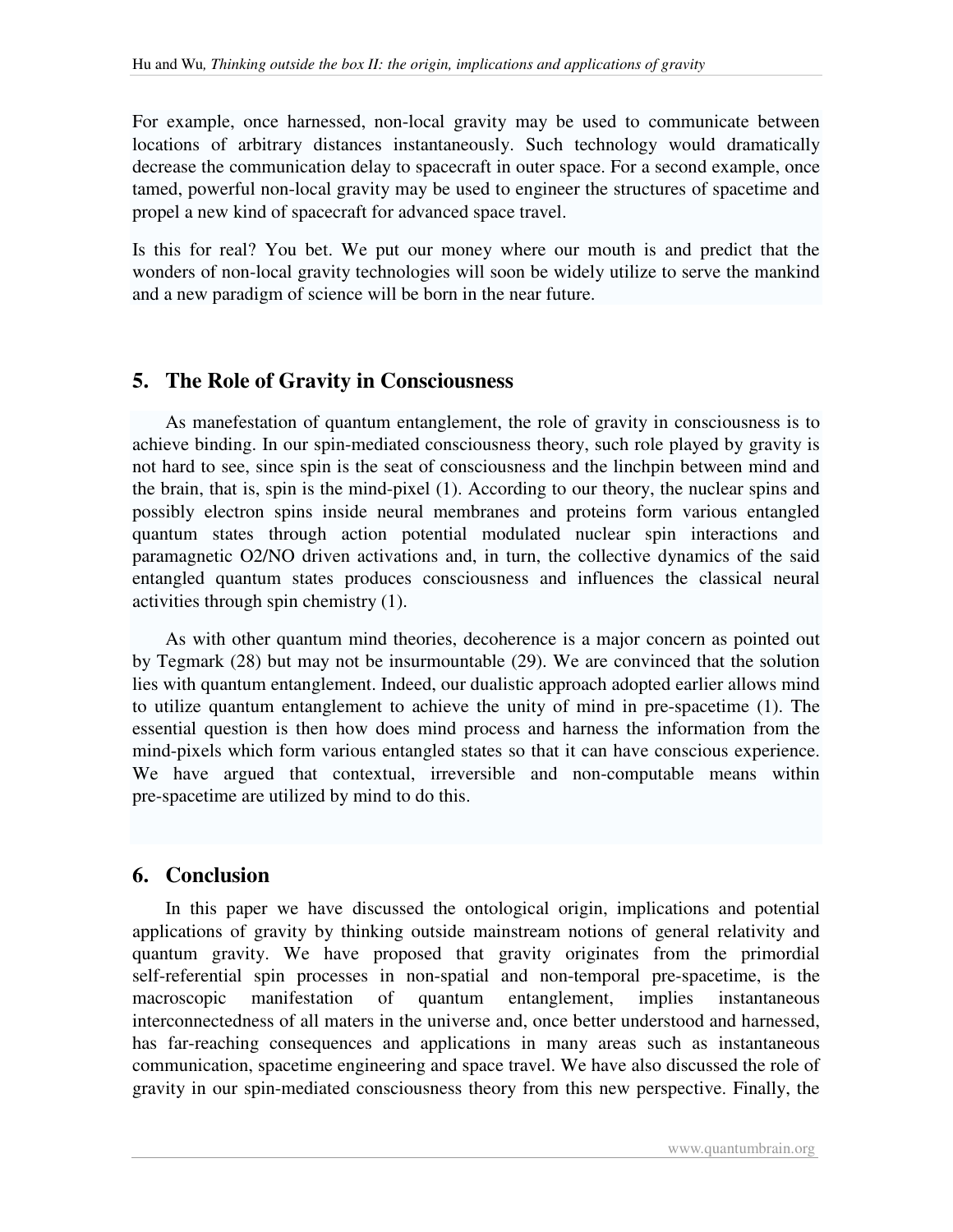principle of science dictates that a hypothesis/proposition should only achieve scientific legitimacy if it is experimentally verified. Thus, we have designed and carried out experiments to verify our propositions and the results will be reported separately.

## **REFERENCES**

1. Hu, H. & Wu, M. Spin-mediated consciousness theory. *arXiv* quant-ph/0208068 (2002); *Med. Hypotheses* **63:** 633-646 (2004).

2. Hu, H. & Wu, M. Spin as primordial self-referential process driving quantum mechanics, spacetime dynamics and consciousness. *Cogprints* ID3544 (2003); *NeuroQuantology* **2**:41-49 (2004).

3. Hu, H. & Wu, M. Thinking outside the box: the essence and implications of quantum entanglement. *Cogprints* ID4581 (2005); *NeuroQuantology* **4**: 5-16 (2006).

4. Hu, H. & Wu, M. Photon induced non-local effect of general anesthetics on the brain. *NeuroQuantology* **4:** 17-31 (2006); *Cogprints* ID4783 (2006).

5. Hu, H. & Wu. Nonlocal effects of chemical substances on the brain produced through quantum entanglement. *Progress in Physics* **v3**: 20-26 (2006).

6. Isaac Newton. The Principia: Mathematical Principles of Natural Philosophy. Translated by I.Bernard Cohen and Anne Whitman. Preceded by A Guide to Newton's Principia, by I.Bernard Cohen. University of California Press 1999 ISBN 0-520-08816-6 ISBN 0-520-08817-4 (Source: Wikipedia).

7. Mach, Ernst. The Science of Mechanics; a Critical and Historical Account of its Development. LaSalle, IL: Open Court Pub. Co. 1960 LCCN 60010179 (Source: Wikipedia)

8. Einstein, A. Die Feldgleichungun der Gravitation. Sitzungsberichte der Preussischen Akademie der Wissenschaften zu Berlin: 844-847 (November, 1915).

9. Einstein, A., Podolsky, B. & Rosen, N. Can quantum-mechanical description of physical reality be considered complete? *Phys. Rev.* **47**: 777-780 (1935).

10. Julsgaard, B., Kozhekin, A. & Polzik, E. S. Experimentally long-lived entanglement of two macroscopic objects. *Nature* **413,** 400–403 (2001).

11. Arnesen, M. C., Bose, S. & Vedral, V. Natural thermal and magnetic entanglement in the 1D Heisenberg model. *Phys. Rev. Lett.* **87**, 017901/1-4 (2001).

12. Dirac, P. A. M. The quantum theory of the electron. *Proc. R. Soc.* A **117**: 610-624 (1928).

13. Penrose, R. A spinor approach to general relativity. *Ann. Phys.* **10**: 171 (1960).